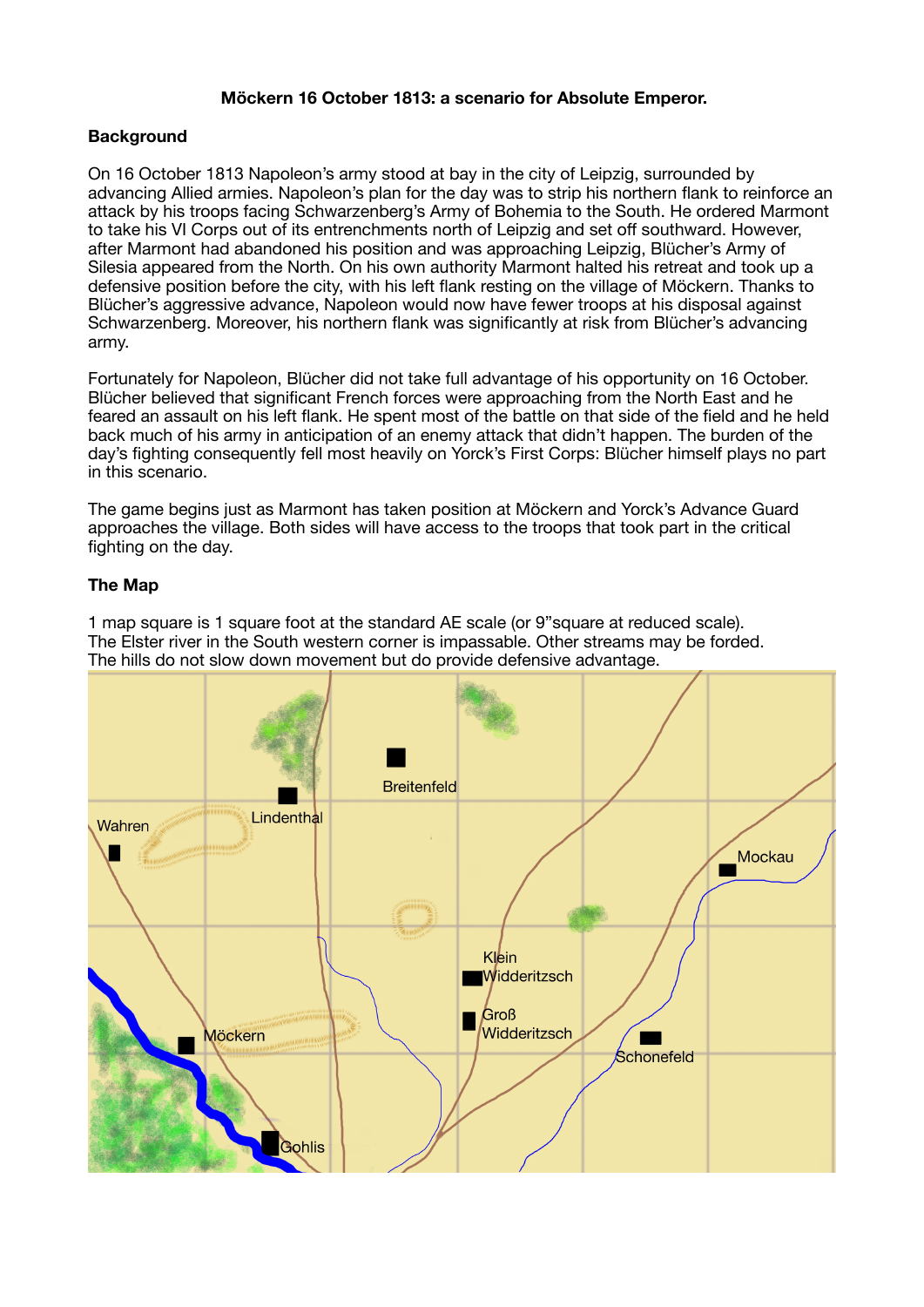# **Deployment**

The French set up first. The Allies set up second.

### **Game length**

The game lasts 12 turns or until one side loses all elan.

### **French. Starting elan 9**

Set up on the table, in or within 24" (18" reduced) of the village of Möckern:

**VI Corps Marmont, elan 5 (6 if Möckern is garrisoned at start of game, - see victory conditions)** 

**20/VI seasoned Infantry 21/VI veteran Infantry 22/VI seasoned Infantry VI seasoned light cavalry VI Artillery** 

Set up within 12" (9" reduced) of the village of Klein Widderitzsch: **IV seasoned line cavalry** (under VI Corps Command)

Set up in or within 8" (6" reduced) of Klein Widderitzsch:

## **Dąbrowski, elan 4 27/VIII veteran Polish Infantry C/27/VIII veteran Polish Light Cavalry**

**Reinforcements** 

Entry point on the northern table edge, on the road towards Klein Widderitzsch: Turn 3 **Delmas, elan 2 9/III seasoned French Infantry** 

## **Allies. Starting elan 6**

Set up on the table, within 8" (6" reduced) of the village of Wahren:

**1P Yorck, elan 6 AG/1P veteran Prussian Infantry** 

**Reinforcements** 

Entry point on the Western table edge, on the road towards Wahren: Turn 2 **1/1P seasoned Prussian Infantry 2/1P seasoned Prussian Infantry**

Turn 3 **7/1P seasoned Prussian Infantry 8/1P 6 seasoned Prussian Infantry** 

Turn 4 **C/1P seasoned Prussian Light Cavalry 1P Artillery**